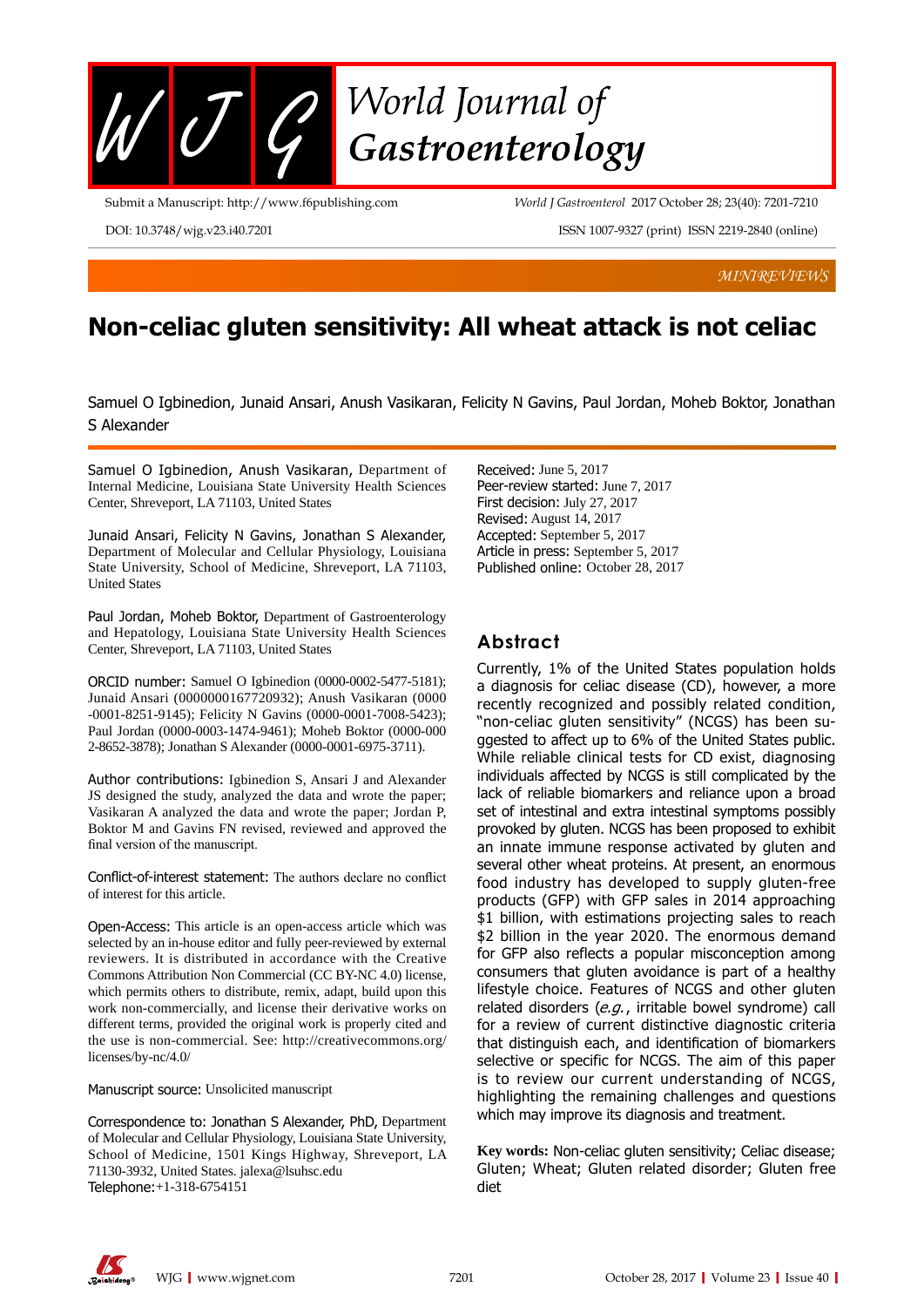Igbinedion SO et al. Non-celiac gluten sensitivity

**© The Author(s) 2017.** Published by Baishideng Publishing Group Inc. All rights reserved.

**Core tip:** Non-celiac gluten sensitivity, a less known clinical entity has been estimated to have a prevalence of up to 6% in the United States. This review identifies the pathophysiology of the disease delineating clearly the important components of wheat which play a role in its innate immune response. The updated guidelines on the diagnosis of this disease is discussed here with a bridge to other management strategies apart from the gluten free diet that are now being investigated.

Igbinedion SO, Ansari J, Vasikaran A, Gavins FN, Jordan P, Boktor M, Alexander JS. Non-celiac gluten sensitivity: All wheat attack is not celiac. *World J Gastroenterol* 2017; 23(40): 7201-7210 Available from: URL: http://www.wjgnet. com/1007-9327/full/v23/i40/7201.htm DOI: http://dx.doi. org/10.3748/wjg.v23.i40.7201

#### **INTRODUCTION**

In the past decade, the consumption of gluten free food has become increasingly popular in the Western world. A Gallup poll conducted in July 2015 showed that 20% of Americans opt for a gluten free diet (GFD) while 17% say they avoid gluten free foods $^{[1]}$ . Estimates by the nutrition industry indicate that sales of gluten-free products (GFPs) had a compound annual growth rate of 34% over the five year period ending in 2014, with annual sales totaling close to \$1 billion<sup>[2]</sup>. Current market projections predict sales will again soar to approach  $$2$  billion in the year 2020<sup>[3]</sup>. Market research by the Mintel group gives a liberal estimation of the sales of products in the gluten-free industry to be \$11.6 billion in the year ending 2015, an estimated 136% increase from  $2013^{[4]}$ . The significant increase in the retail sales of GFPs is alarming. However, currently only approxiately 1% of the United States population is diagnosed with celiac disease<sup>[5]</sup>. Despite this, glutenfree food consumption is clearly on an exponential rise. This enormous allocation of resources reflects self-diagnosis for gluten sensitivity and may reflect an additional condition described as non-celiac gluten sensitivity (NCGS).

The first comprehensively documented case of "gluten sensitivity" (in a non-celiac disease/wheat allergy patient) was reported in  $1980^{6}$ . That report described eight adult women suffering from incapacitating abdominal pain and chronic diarrhea which rapidly remitted when a gluten-free diet was initiated, with symptomatic relapse after re-exposure to a gluten containing diet (GCD). Jejunal biopsies performed on these patients, however, failed to identify CD-like histopathology, leading to a consensus description of these patients as having "gluten-sensitive diarrhea without evidence of celiac disease". This

was the beginning of the current era of what we now consider NCGS. Since then, many subsequent studies have attempted more extensive descriptions of NCGS to create effective diagnostic criteria and management strategies.

In 2011, an international consensus on NCGS reached an agreement on the definition of NCGS, defining it as a "non-allergic and non-autoimmune condition in which the consumption of gluten can lead to symptoms similar to those seen in CD." NCGS is defined as gluten sensitivity because symptoms are relieved by gluten withdrawal, and re-appear upon introduction to gluten<sup>[7]</sup>. At least part of the difficulty in handling NCGS patients is that essentially, it is often a diagnosis by exclusion. First, CD and WA need to be excluded as possible diagnoses. Beyond this, NCGS often carries an extensive and relatively broad set of symptoms which affects diverse organ systems<sup>[8]</sup>. Symptoms of NCGS could be very disabling presenting as gastrointestinal and/or extra-intestinal symptoms<sup>[9]</sup>. The onset of NCGS symptoms after gluten consumption can also range widely, appearing hours to even days following exposure to a GCD; the timing of resolution in NCGS symptoms may also vary widely.

Given that NCGS presentation could resemble CD or WA, further research into highlighting their hallmark findings is necessary. It is essential now that individuals with gluten-related disorders are identified accurately and managed appropriately. This is important in order to curtail the significant rise in the retail sales of GFPs in the food industry as millions of dollars could be salvaged given the appropriate diagnosis amongst other important reasons. This current review discusses our present understanding of NCGS, its differences and similarities to CD and other gluten-related disorders, etiopathogenesis and management strategies. It is important to recognize that NCGS is a distinct disorder from CD and it is imperative that it is accurately distinguished.

#### **EPIDEMIOLOGY**

Despite becoming a more common diagnosis, there is currently a paucity of information on NCGS especially regarding its actual prevalence in the general population. This lack of information reflects the decision of many patients to start GFD after self-diagnosis without any formal clinical testing or management recommendation by their physician. As a result of this ambiguity, the prevalence of NCGS has been reported to vary enormously from  $0.6\%$ -6% in Western populations $[10-12]$ . It is unclear how much of the rise in consumption of gluten free foods actually reflect a higher prevalence of NCGS in the population or the choice to adhere to a GFD based on patient's preferences.

Despite the lack of accurate epidemiologic measurements of the actual US prevalence of NCGS, data in 2009-2010 from the National Health and Nutrition Examination Survey (NHANES) showed that of the

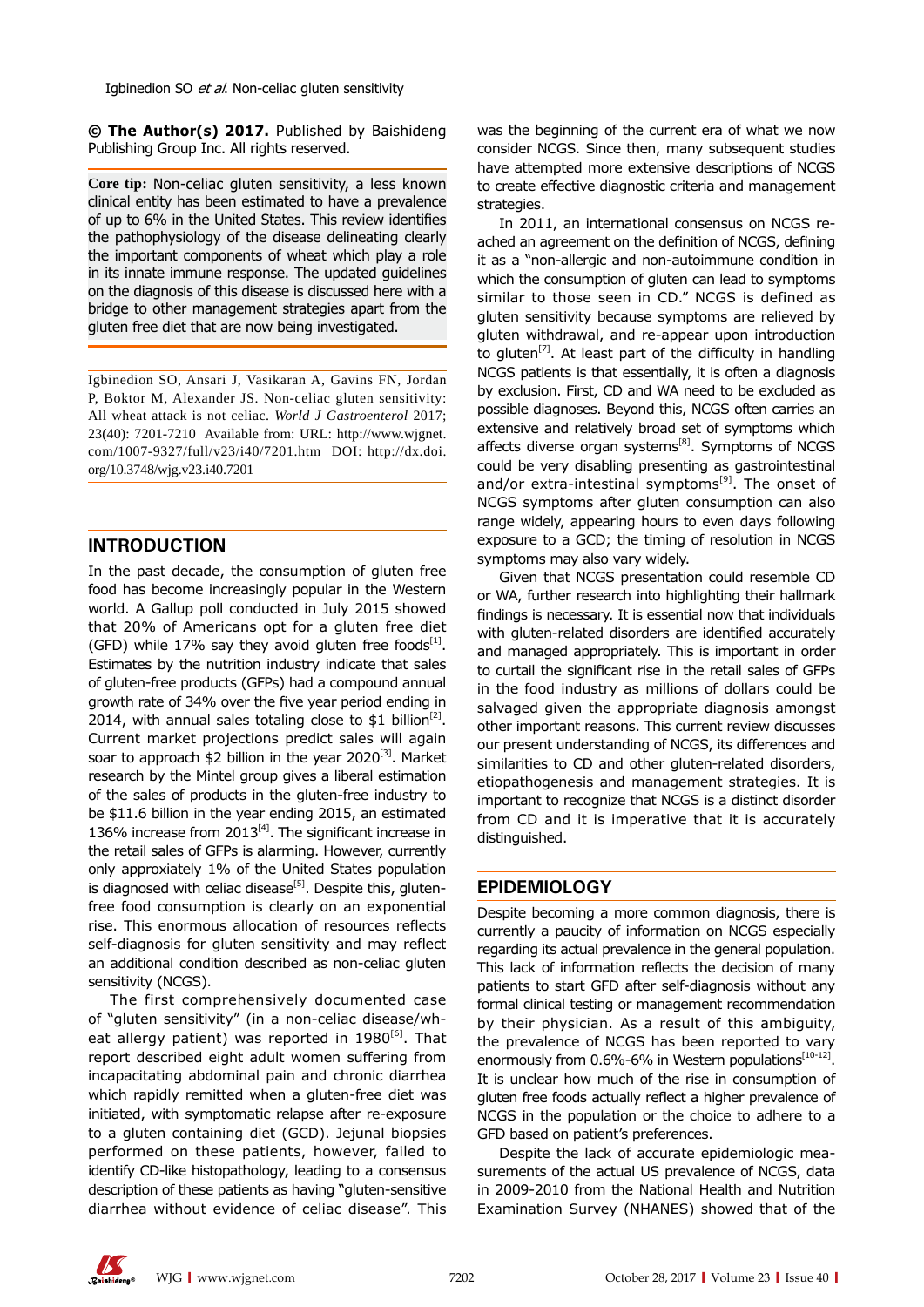7762 NHANES participants who were free of celiac disease, 49 individuals reported a strict adherence to a GFD. This reflects a weighted prevalence of NCGS of only 0.55%<sup>[11]</sup>. Another more recent evaluation of the NHANES participants from 2009-2012 separated patients into those with CD and those without CD consuming a GFD. This study estimated a prevalence of NCGS of 0.8% in patients without CD who were consuming a GFD<sup>[10]</sup>. The prevalence in these NHANES studies were estimated based on the assessment that the individuals without CD avoiding gluten fall under the classification of NCGS.

During the period 2004 and 2010, 5896 patients were seen at the Center for Celiac Research at the University of Maryland. Of these, 347 participants met the criteria for diagnosis of "Gluten Sensitivity" reflecting about 6% of the patients seen<sup>[12]</sup>. These gluten triggered symptoms included abdominal pain (68%), eczema and/or rash (40%); headache (35%); "foggy mind" or difficulty focusing (34%); fatigue (33%); diarrhea (33%); depression (22%); anemia (20%); numbness in the legs, arms or fingers (20%); and joint pain (11%)<sup>[12]</sup>. The proportion of patients with NCGS in this study extrapolated to the general population estimated an enormous prevalence of NCGS compared with that previously seen in prior studies. Based on our review, the estimation of the prevalence of NCGS ranges widely from 0.6% to 6%, a ten-fold difference. As identified, the prevalence of NCGS in the general population may exceed that of CD - now estimated at  $1\%$ <sup>[5]</sup>. However this appears to be a high estimate based solely on symptomatology.

As NCGS is a relatively "new" entity compared to CD, it is also unclear whether or to what extent genetic or environmental risks might predispose individuals to this disorder. Studies have suggested gender contributions with the female to male prevalence ratio between  $3:1^{[13,14]}$  to  $5.4:1^{[15]}$ , indicating a female predominance in NCGS. This may however reflect the observation that female patients are more prone to reporting gluten-related symptoms thus leading to referrals for further work-up as seen in a United Kingdom study in  $2014^{[16]}$ . There has also been a heightened interest in the association of NCGS with other medical conditions. An overlap between irritable bowel syndrome (IBS) and NCGS has been suggested since most of the gastrointestinal symptoms in NCGS resemble IBS (similar Rome III criteria), including abdominal pain/discomfort, bloating, diarrhea and constipation $[15]$ . There is also a debate as to whether a GFD can help symptom resolution in IBS after excluding CD, as clinical trials have shown that GFD can reduce symptoms in patients with diarrheapredominant IBS (IBS-D) $^{[17]}$ . Although recent research has suggested that a low fermentable oligo-, di-, mono-saccharides and polyols (FODMAPs) diet, regardless of gluten content, improves symptoms in IBS<sup>[18]</sup>. Given the close symptomatic resemblance between NCGS and IBS, prevalence estimates may be

unclear as patients with NCGS could be mislabeled as IBS.

#### **PATHOGENESIS**

The pathobiology of NCGS is poorly understood, hotly debated and under intense research (Figure 1). NCGS potentially involves many triggers as are seen in CD and IBS. The initiating event in NCGS mainly involves exposure of gut epithelium to gluten containing foods leading to immune-mediated and/or non-immune mediated responses. Whereas CD shows increased gut permeability, NCGS shows a decreased gut solute permeability with increased epithelial barrier and elevated expression of the tight junctional component  $claudin-4<sup>[19-21]</sup>$ . Due to the lack of evidence for T-cell involvement and the apparent contribution from toll-like receptors (e.g., TLR-2, TLR-1)<sup>[21]</sup>, NCGS may be more of an innate rather than adaptive immune response. Since specific triggers are not clear in NCGS, this could make NCGS a relatively different pathobiological entity from other gluten related conditions like CD and  $WA<sup>[20,22]</sup>$ . Changes in the gut microbiome (dysbiosis) produced by gluten consumption<sup>[23]</sup> may also influence NCGS. This predominantly innate TLR based systemic response potentially incited by changes in microbiota was further supported by the increased levels of LBP (lipopolysaccharide binding protein) and soluble CD14 proteins<sup>[24]</sup>. Additionally there is evidence for NCGS developing in individuals with some genetic predispositions (e.g., HLA-DR4, HLA-DR2)<sup>[21]</sup>, which is higher than general population but lower than patients with CD who have a strong genetic component. However, currently this association does not appear to be as clear $^{[21,22]}$ .

Gluten, the main inciting agent in CD also has a significant role in NCGS pathology<sup>[25]</sup>. In addition to gluten, several other food-derived stimuli have been shown to also be important in the etiopathogenesis of NCGS include alpha amylase/trypsin inhibitors  $(ATIs)^{[26]}$ , FODMAPS<sup>[18]</sup> and other short chain fructans. Gliadin is the alcohol soluble fraction of gluten, and contains the bulk of the "immunogenic" components<sup>[27]</sup>. Gliadin has the ability to promote an inflammatory response primarily in the upper gastrointestinal tract. Gliadin has shown to trigger both innate and adaptive response via recruitment of CD4+ T cells and increasing expression of interleukin-15 by enterocytes<sup>[28]</sup>. The effects of gliadin-induced enteric responses are not however completely seen in NCGS with innate immune response apparently playing a bigger role than adaptive response<sup>[21,29]</sup>. The heterogeneous behavior of NCGS in comparison to CD can be explained by different motifs of gliadin protein exerting different responses with alpha gliadin peptides having a significant role in innate adaptive response, and probably expressed more in NCGS individuals<sup>[30]</sup>. NCGS individuals also have increased levels of TLR2 and to a lesser extent TLR1 expression, increased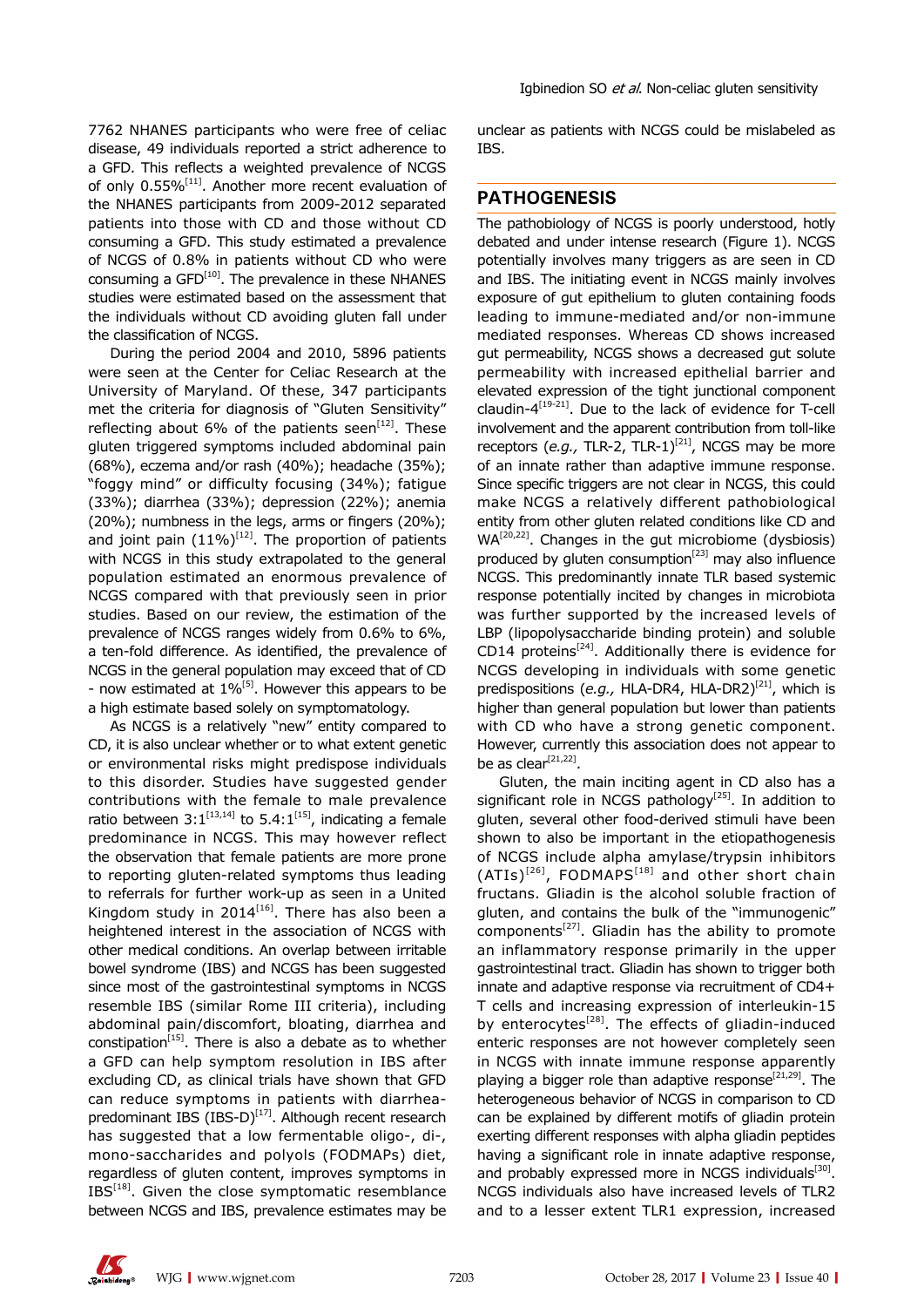

**Figure 1 Toll like receptors act as primary sensors to gliadin and non-gluten proteins like alpha amylase/trypsin inhibitors, and microbiota derived signals in non-celiac gluten sensitivity.** Dysregulated microbiota also release lipopolysaccharide (LPS) in circulation which result in production of LPS-binding protein (LBP) from gastrointestinal and hepatic epithelial cells and soluble CD14 (sCD14) from monocytes/macrophages. This leads to activation of transcription factor nuclear factor-kappaB (NF-κB), which controls the expression of an array of inflammatory cytokine genes resulting in recruitment of neutrophils and macrophages. In contrast to CD, there is limited dendritic cell activation, resulting in reduced expression of Treg cells, reduced FOXP3, TGFβ, IL-10. All these factors with increased expression of claudin-4 culminate in reduced intestinal permeability and increased epithelial barrier. Gut dysbiosis can also promote inflammation through expansion of proinflammatory pathobionts. TLRs: Toll like receptors.

number of α and β intraepithelial lymphocytes, and reduced number of T-regulatory cells<sup>[21]</sup>. Solute barrier function remains largely unchanged in NCGS, which is consistent with fairly normal adaptive immune response, normal intestinal permeability and expression of tight junction proteins<sup>[14,21]</sup>. Gluten's opioid like effect on the intestinal transit time and nocebo effect has also been studied and may have an important role on the overall pathology and clinical presentation of the  $disease^{[31]}$ .

In the recent years, other non-gluten components of wheat have also been shown to play a major role. ATIs in particular, have been implicated in NCGS pathology. The role of ATIs in mounting an immunological response has been shown in animal and human research models and is believed to be an important oral antigen both in CD as well as in  $NCGS<sup>[26]</sup>$ . This predominantly innate immune response involves macrophages, neutrophils and intestinal dendritic cells *via* activation of the toll like receptor complexes<sup>[21,26]</sup>. Their less tendency to affect the overall gut morphology falls well in line with NCGS pathology.

The gut microbiota has been shown to play a significant role in the pathogenesis of CD, in which gut dysbiosis precedes the activation of inflammatory and immune mediated pathways<sup>[32]</sup>. The role of gut dysbiosis has also recently been emphasized in NCGS pathobiology and might help to explain both intestinal and non-intestinal manifestations in the disease by upregulating gut and systemic inflammation $[33]$ .

### **CLINICAL PRESENTATION**

The symptoms of NCGS can occur within hours to days following exposure to gluten-containing diet and can then dissipate upon withdrawal of gluten. Most of the presentation resembles CD, the main similarities and differences are presented in Table 1. Frequent symptoms reported in NCGS include bloating (87%), abdominal pain (83%), epigastric pain (52%), diarrhea (50%), and constipation (24%)<sup>[8]</sup>. Extra-intestinal manifestations are also reported which include; lack of well-being (68%), tiredness (64%), headache (54%), anxiety (39%), "foggy mind" or difficulty focusing  $(38\%)^{[8]}$ .

Some of the other less commonly reported symptoms include weight loss, depression and skin rash<sup>[8]</sup>. Unlike CD, nutrient deficiencies such as iron, vitamin D and vitamin B 12 deficiencies are not significantly seen in NCGS<sup>[34]</sup>. NCGS also has a lesser association with autoimmune disorders when compared with  $CD^{[14,35]}$ .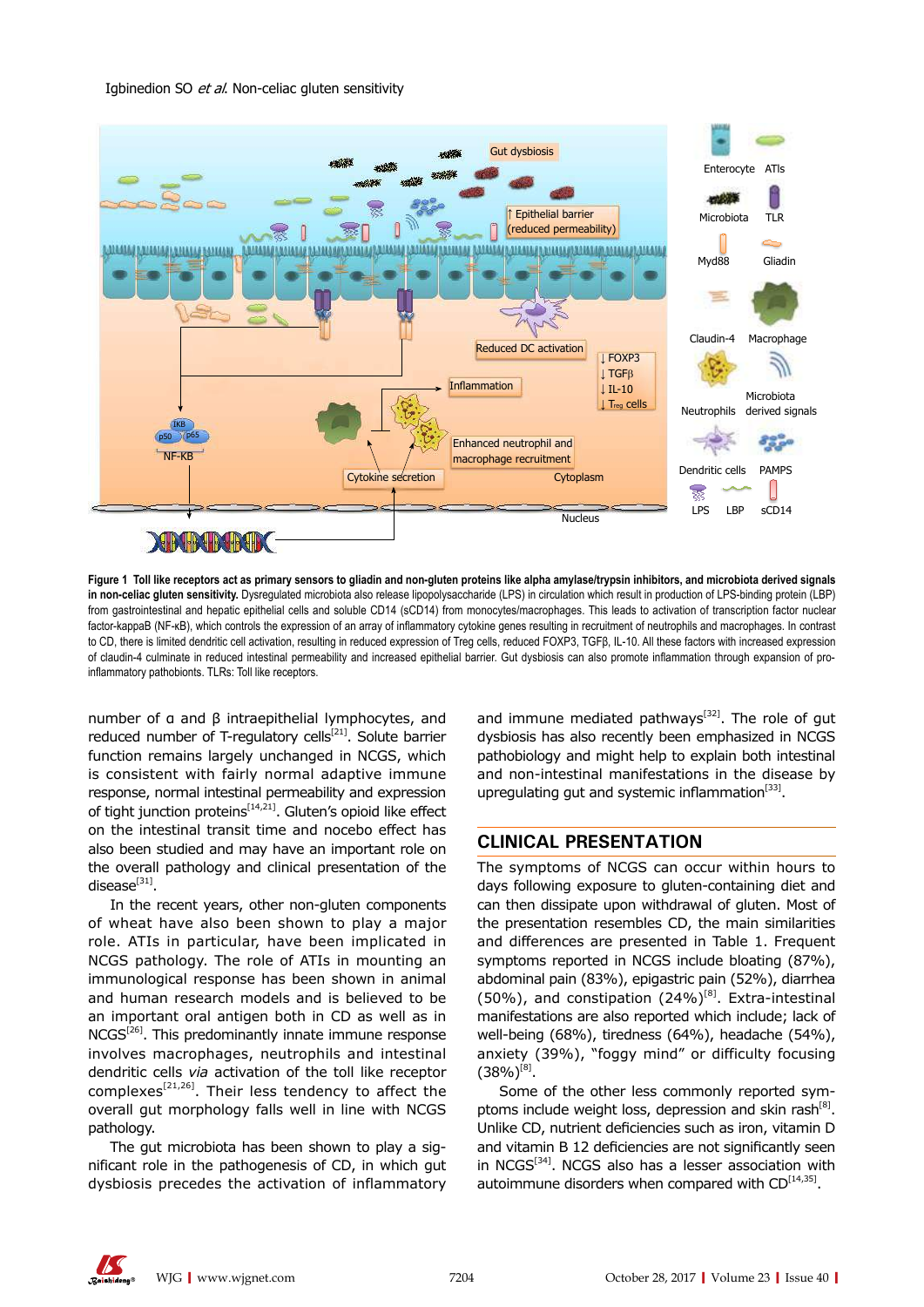| Table 1 Comparison of gluten related disorders $34,51-721$ |                                                                                                                    |                                                                                                                             |                                                                                                                                       |                                                                                                                   |  |
|------------------------------------------------------------|--------------------------------------------------------------------------------------------------------------------|-----------------------------------------------------------------------------------------------------------------------------|---------------------------------------------------------------------------------------------------------------------------------------|-------------------------------------------------------------------------------------------------------------------|--|
|                                                            | <b>NCGS</b>                                                                                                        | <b>CD</b>                                                                                                                   | <b>IBS</b>                                                                                                                            | <b>WA</b>                                                                                                         |  |
| Colonic manifestations Diarrhea                            | Abdominal pain<br>Bloating<br>Constipation<br>Nausea<br>Vomiting                                                   | Diarrhea<br>Abdominal pain<br>Bloating<br>Constipation<br>Nausea<br>Vomiting                                                | Diarrhea<br>Abdominal pain<br>Bloating<br>Constipation<br>Mucous Discharge<br>Dyspepsia<br>Early satiety                              | Diarrhea<br>Abdominal pain<br>Bloating<br>Constipation<br>Nausea<br>Vomiting                                      |  |
| Extra-colonic<br>manifestations                            | Headache<br>Migraine<br>Foggy mind<br>Fatigue<br>Eczema like rash<br>Myositis<br>Numbness<br>Psychological changes | Anemia<br>Osteoporosis<br>Neurological disturbances<br>Pubertal delay<br>Dermatitis herpetiformis<br>Foggy mind<br>Lymphoma | Major depression<br>Anxiety<br>Somatoform disorder<br>Fibromyalgia<br>Temporomandibular disorder<br>Dyspareunia                       | <b>Hives</b><br>Angioedema<br>Asthma<br>Cough<br>Post Nasal Drip<br>Eczema                                        |  |
| <b>Symptom Onset</b>                                       | Hours to Days                                                                                                      | Hours to months                                                                                                             | Unclear relation to gluten ingestion Minutes to Hours                                                                                 |                                                                                                                   |  |
| Cytomorphology                                             | Small bowel intraepithelial<br>lymphocytosis (Marsh 0-1)                                                           | Villous atrophy with crypt Normal<br>hyperplasia                                                                            |                                                                                                                                       | Normal                                                                                                            |  |
| <b>Biomarkers</b>                                          | IgG-AGA<br>Zonulin<br><b>LBP</b><br>sCD14                                                                          | $IL-17(A)$<br>$TCR-\gamma\delta$ IELs<br>IgA tTGA<br>IgA EMA<br>$CD3 + IELS$<br>Zonulin                                     | TNF- $\alpha$<br>$IL-6$<br>$IL-8$                                                                                                     | IgE antibodies to wheat protein                                                                                   |  |
| Immunophenotype                                            | HLA-DQ2 and DQ8<br>genotypes in 50% patients                                                                       | HLA-DQ2 and DQ8<br>genotypes in 80% patients                                                                                | Increase in:<br>B cells expressing IgG or co-<br>stimulatory molecules CD80 or<br>CD86<br>T cells expressing b7 + HLADR+<br>and CD69+ | Transforming growth factor-b<br>(TGFb) mutations have been<br>associated with higher rates of<br>allergic disease |  |
| Diagnosis                                                  | See figure 2                                                                                                       | by small bowel biopsy                                                                                                       | Serologic testing followed Rome III diagnostic criteria                                                                               | Skin prick test<br>Presence of serum IGE antibodies<br>to wheat protein                                           |  |
| Management                                                 | <b>GFD</b><br>Probiotics<br>AN-PEP                                                                                 | <b>GFD</b>                                                                                                                  | Symptomatic treatment and<br>elimination of stressors                                                                                 | <b>GFD</b><br>Subcutaneous epinephrine for<br>any acute episodes                                                  |  |
| <b>ICD</b> codes                                           | K90.41                                                                                                             | K90.0                                                                                                                       | K58                                                                                                                                   | K52.29                                                                                                            |  |

\* 4 out of 5 of the following: Typical symptoms of CD, Serum CD IgA class auto antibodies at high titer, HLA-DQ2 and/or HLA-DQ8 genotypes, Celiac enteropathy found on small bowel biopsy, Response to a GFD(14).

#### **DIAGNOSIS**

NCGS should be considered in patients with the history and physical examination indicative of a gluten related disorder. The clinical presentation of NCGS, as outlined earlier, should include the remission of symptoms upon withdrawal of gluten. The proposed diagnostic work-up includes 3 vital steps.

The  $1<sup>st</sup>$  step in an NCGS diagnosis is the exclusion of CD and WA. The patient needs to be on a GCD for a period of 6-wk. Several tests should be performed during this period to exclude WA; wheat specific IgE and skin prick test, and CD; IgA-tTG, IgG-DGP and IgA-EMA. If highly suspicious of CD, the physician can proceed with upper endoscopy for duodenal biopsy, although this should not be routine testing for every patient. If the biopsy results indicate less CD probability (Marsh 0-1) then the clinician can proceed to the next step $^{[5]}$ . Of note, these tests can be tailored by the clinician based on the patients' presenting symptoms. The physician can bypass testing of CD or WA and proceed with the work-up for NCGS if patients' history and physical is not suggestive of the condition.

The  $2^{nd}$  step consists of starting the patient on a GFD for a period of at least 6 wk and monitoring for symptom response. This symptom response is evaluated using the gastrointestinal symptom rating scale (GSRS) and a numerical rating scale (NRS). GSRS is used to identify the symptoms while the NRS is used to quantify the symptoms, weekly from week 0 (baseline) till week  $6^{36}$ . A symptomatic response to the GFD is defined as a decrease in 30% of the baseline score with no worsening of other symptoms in at least 50% of the observation time  $(3 \text{ wk})^{[36]}$ . If the patient fails to show an improvement in symptoms in 6 wk upon resumption of GFD, the diagnosis of NCGS is ruled out and other diagnoses such as IBS and other functional bowel disorders need to be explored.

The  $3^{rd}$  step required to confirm the diagnosis

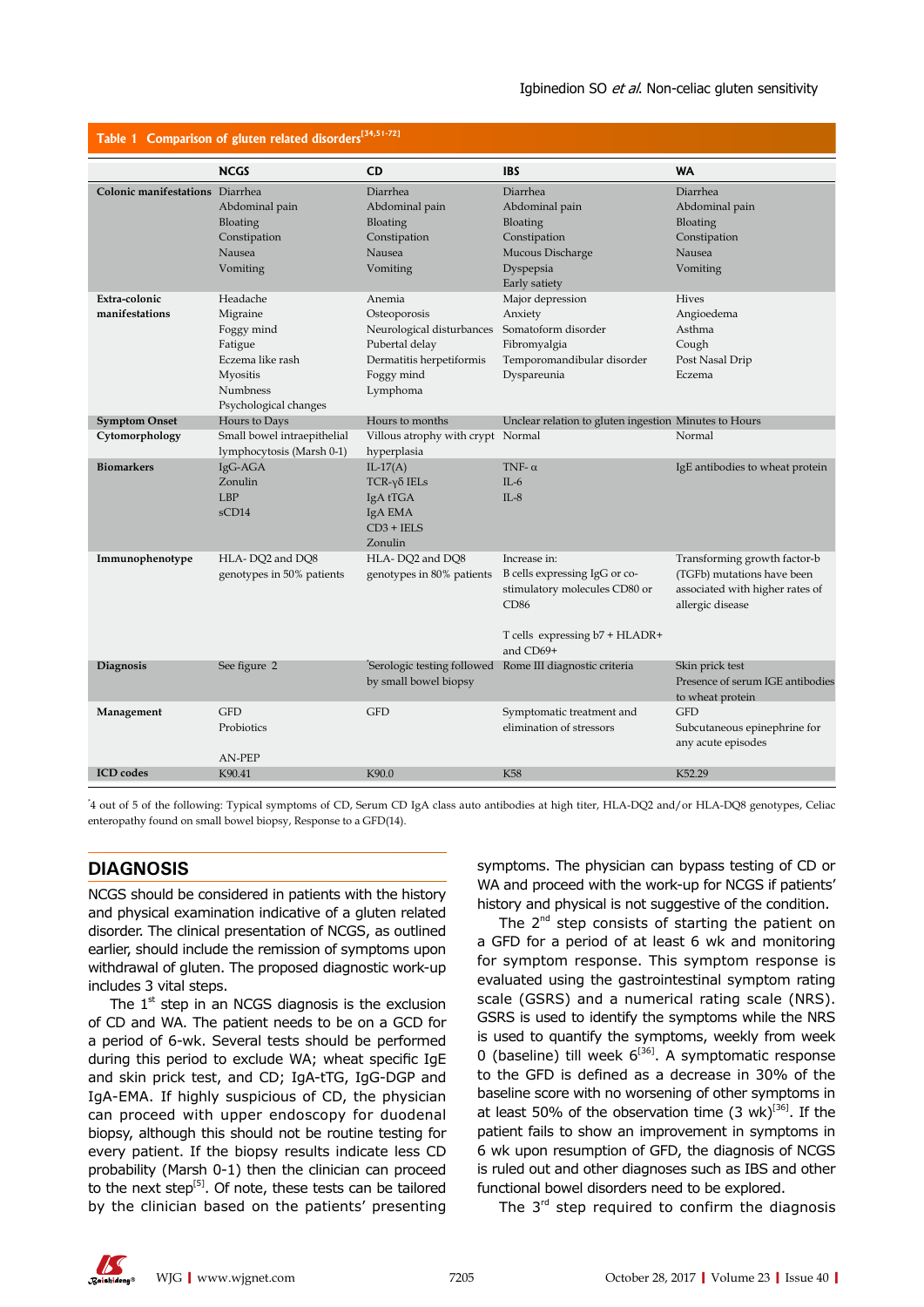#### Igbinedion SO et al. Non-celiac gluten sensitivity

| <b>STEP 1</b><br><b>Screening</b>                                                                                | <b>STEP 2</b><br><b>Symptom response</b> | <b>STEP 3</b><br><b>Specific diagnosis</b>                               |
|------------------------------------------------------------------------------------------------------------------|------------------------------------------|--------------------------------------------------------------------------|
| <b>Clinical Examination</b>                                                                                      | GFD for 6 weeks                          | <b>DBPC</b>                                                              |
| GCD for 6 weeks                                                                                                  | Monitor for symptom<br>response          | Exposure to GFD + either<br>[Gluten (x) or Placebo<br>$(y)$ ] for 1 week |
| Serologic evaluation<br>(wheat specific serum<br>IgE, IgA-tTG, IgG-DGP,<br>IgA-EMA) and histologic<br>evaluation |                                          | 1 week washout                                                           |
| Rule out CD and WA                                                                                               |                                          | Exposure to GFD +<br>[Placebo(x) or Gluten<br>$(y)$ ] for 1 week         |
| 6 weeks                                                                                                          | 6 weeks                                  | 3 weeks                                                                  |

**Figure 2 Proposed diagnostic algorithm for non-celiac gluten sensitivity.** GCD: Gluten containing diet; GFD: Gluten free diet; CD: Celiac disease.

of NCGS in patients who respond to treatment with the GFD involves the re-introduction of the GCD. This is performed because a potential nocebo effect (test subjects believe there is a side effect and they experience them as a result of this) secondary to the exposure to gluten in step 1 cannot be ruled out<sup>[37]</sup>. In this step, the patient is randomly assigned into test group x or y. The patient is exposed to either GFD  $+$ placebo  $(x)$  or GFD + gluten  $(y)$  for a week. A 1-week washout period of strict GFD is observed, followed by the crossover to GFD + gluten  $(x)$  or GFD + placebo  $(y)^{[36]}$ . A variation of a 30% symptomatic improvement on introduction of the diet free from gluten in test group y or a variation of 30% symptomatic appearance on introduction of the GCD in test group x (assessed by the modified GSRS and NRS scales) indicates a positive result. Below this 30% value is considered a negative result<sup>[36]</sup>. This 30% mark is not a scientific estimate but is rather a fair estimate of an appropriate response<sup>[36]</sup>. This threshold although used in the Salerno experts' criteria needs scientific validation.

In step 3, the placebo added should be glutenfree and must look very similar to the gluten content so that both the clinician and the patient are unaware

of the difference between the gluten and the placebo. The dose of gluten to be used for the challenge should be close to the average daily intake of gluten (10-15  $q^{38}$ . The dose should also be easy to mix with the gluten carrying package. The package carrying gluten can be in any form; bread, muffin. This package should also consist of ATIs as well. The suggested prepared package should contain 10-15 *g* of gluten and at least 0.3 g of ATIs. The package must also be free of FODMAPs[36]. The proposed diagnostic algorithm for NCGS is shown in Figure 2.

#### **MANAGEMENT**

Currently, the management of NCGS involves a multidisciplinary approach. The patient is started on a GFD with the help of a registered dietician<sup>[14]</sup>. A gluten free diet usually helps resolve the intestinal and extraintestinal symptoms of NCGS. The recommendation is to continue adherence to GFD for lifetime. There have been few if any studies showing whether or not reintroduction of gluten into the diet after a prolonged period of being asymptomatic will cause reversion into previous symptoms<sup>[39]</sup>.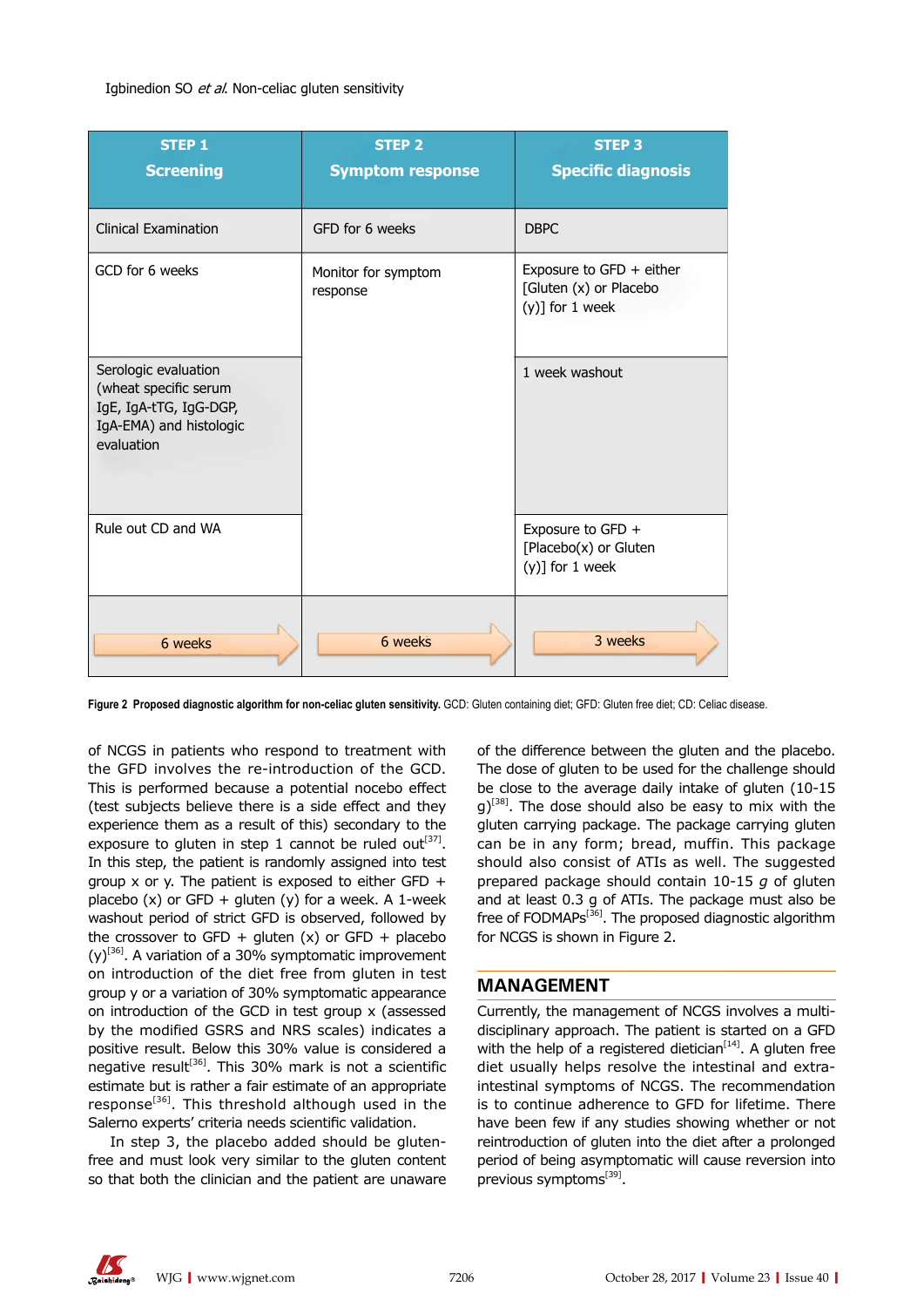The importance of gluten has been outlined in recent research. Gluten consumption has been associated with a decreased risk of developing type 2 diabetes Mellitus and also a decreased risk of coronary heart disease<sup>[40,41]</sup>. Understanding these benefits of gluten beyond nutrition reflects the need for caution in the use of GFDs in patients without a proven diagnosis of NCGS. Although GFD seems to be the most important management strategy, it should be suggested only after careful examination and a definite diagnosis of NCGS.

Several ongoing clinical trials are now examining other possible treatment methods for NCGS besides the GFD. One study looks at the use of probiotics for alleviation of NCGS symptoms while maintaining a gluten free diet with introduction of gluten in a controlled environment. This randomized DBPC study evaluates NCGS patients' response to a gluten source (two slices of bread each day for 7 d) whilst getting probiotics (Bifidobacterium longum ES1 - a patented probiotic bacterial strain) or a placebo during that  $time^{[42]}$ . Theoretically the use of probiotics could result in resolving gut dysbiosis by reintroducing gut flora, with reduction in both gut and systemic inflammation but this needs to be clinically examined. Probiotic use has long been a source of debate amongst the medical community regarding its exact role as far as therapeutic option, it's essential to see if it can be proven to have an ultimate benefit.

Another treatment option under investigation is the use of the enzyme Aspergillus niger prolyl endoprotease (AN-PEP). It has been reported in previous studies that the AN-PEP enzyme significantly enhanced gluten digestion in the stomach of healthy volunteers[43]. A randomized placebo controlled clinical trial is ongoing looking at the effect of AN-PEP on gluten degradation in our target population; gluten sensitive individuals $[44]$ . If we can apply AN-PEP as a means of degrading gluten before it can affect the human gut, it would achieve a major goal as patients can enjoy foods without worrying about diet restriction, worrisome symptoms or soaring food costs.

The use of ancient diploid wheat species (*e.g.,* Triticum monococcum ssp.) as compared with common wheat as a new treatment strategy is gaining ground<sup>[45]</sup>. Gianfrani *et al*<sup>[45]</sup>. demonstrated the low toxicity of these wheat proteins in celiac disease patients following in vitro gastrointestinal digestion. Newer studies have shown the distinction between these older wheat variants and modern wheat<sup>[46]</sup>. Older wheat variants were shown to have lower bioactivity and a lower concentration of ATIs in comparison with modern wheat $[46]$ . Mechanistically, the modern wheats were observed to have high levels of TLR-4-activating ATIs which are highly resistant to intestinal proteolysis<sup>[46]</sup>. The application of these studies to favor the use of ancient wheat variants in the NCGS population would be a major step in the advancement of treatment strategies in this disease.

Mayer and Tillisch highlighted the role of the braingut axis in abdominal pain syndromes<sup>[47]</sup>. Recent literature has attempted to further describe how various clinical manifestations seen in IBS and also syndromes like NCGS could be viewed as a dysregulation in the signaling pathway that involves the gut, the enteric nervous system and the central nervous system<sup>[33,47,48]</sup>. Newer therapeutic options currently being hypothesized in NCGS include the use of vagus nerve stimulation and corticotropin releasing factor (CRF) antagonists to normalize any possible gut brain dysregulation<sup>[33,48]</sup>. The use of vagus nerve stimulation is based on its positive effects on many inflammatory diseases of vagus-innervated organs (including the GI tract) which thus suggest a case for its application in  $NCGS^{[33]}$ . The use of CRF antagonists (seen to induce significant signal reductions in emotional control centers of the brain<sup>[23]</sup>) is based on the theory that NCGS often has a chronic anxiety or stress related component associated with the anticipation of abdominal pain. Consequently controlling the emotional impact of NCGS may improve its symptoms. The several on-going studies/ theories in this area hopefully can shed light on the neuropsychiatric therapeutic components of NCGS.

With the release of the updated ICD 10 coding system, NCGS, along with WA, IBS and CD each have their own codes despite lingering ambiguities about NCGS diagnosis/management. NCGS's code is K90.41 and it falls under the categories "enteropathy" (code K63.9) and gluten sensitivity (Code K90.41). Although treatment strategies in NCGS are still evolving, it is important to note that NCGS is a specific and billable diagnosis for reimbursement purposes $<sup>[49]</sup>$ .</sup>

#### **CONCLUSION**

A recent study involving gastroenterologists showed that although most of these specialist physicians were able to "identify" NCGS and prescribe GFD for its treatment, 44% of them were unable to define or agree on a uniform definition<sup>[50]</sup>. This highlights the difficulty in making the diagnosis of NCGS based on a specific clinical criterion. NCGS warrants further investigation and updated diagnostic and therapeutic strategies.

As we currently stand, the NCGS diagnostic process is arduous for the patient, requiring them to be on a GCD diet through several parts of the process. This could cause distress by eliciting unpleasant symptoms. Thus, an alternative diagnostic approach without subjecting the patient to the stressor would be a significant clinical advancement. Some biomarkers identified to aid in the diagnosis of NCGS are IgG- $AGA^{[15]}$  and Zonulin<sup>[51]</sup>. However these markers are evidently increased in CD as well<sup>[15,51]</sup>. Establishing NCGS specific biomarkers is imminent to also monitor for both the resolution of the disease and compliance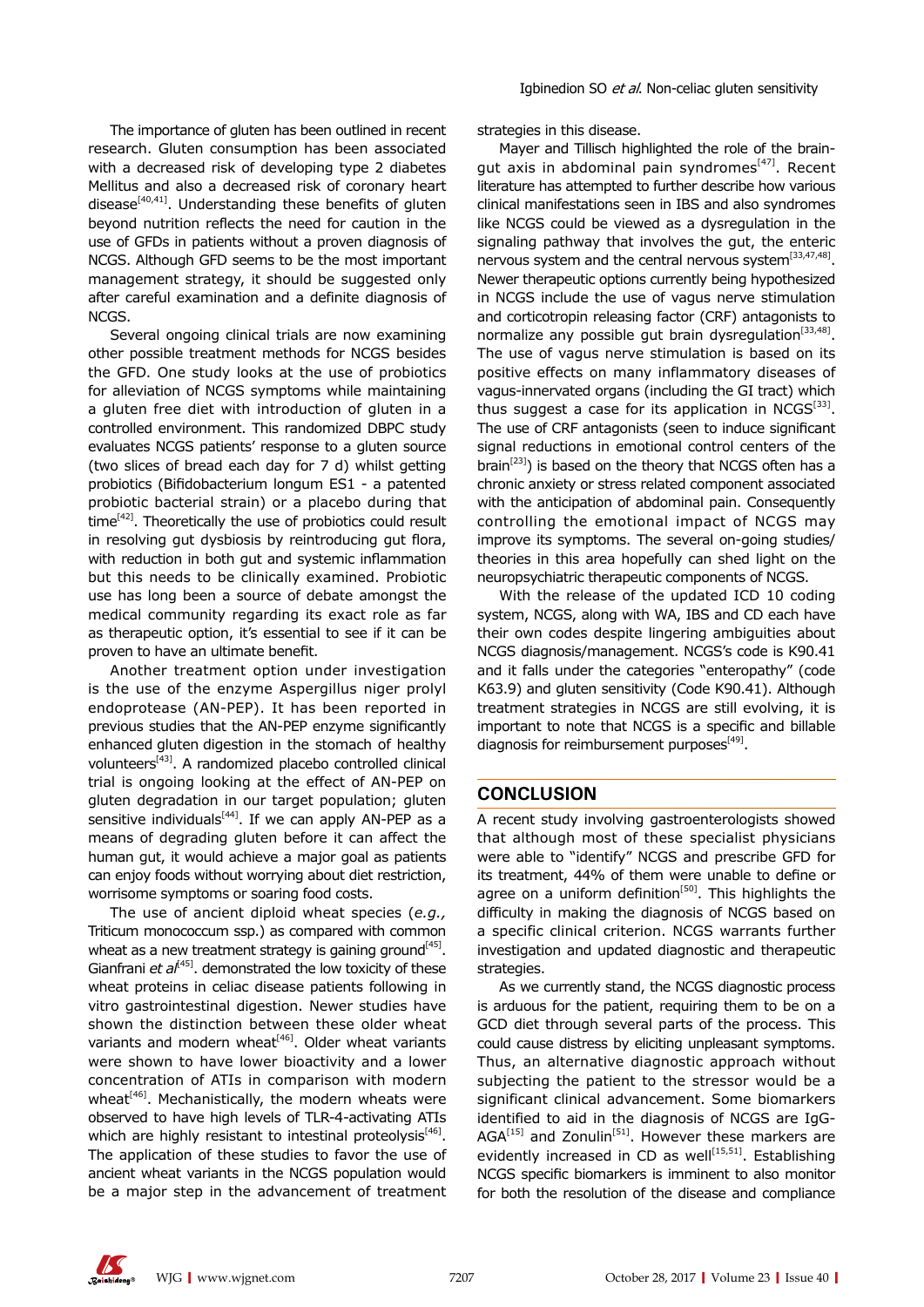of the patient to the GFD. Whether NCGS is a transient disease or a chronic disease warranting lifetime diet restriction still needs to be investigated.

The lack of information with regards to the prevalence of NCGS in the developing world is outstanding. Most of the studies being done on this condition are focused on the population, which includes the affluent communities of Europe and North America. Adhering to the GFD is expensive and not easily affordable, the likelihood of a low-income patient self-diagnosing as NCGS and going on a GFD is very minimal. This warrants the question as to if NCGS is really a condition more prevalent in the affluent as they are much more conscious of their diet intake as well as informed.

New and evolving science around gluten related disorders has led to better understanding of the disease process, making it easier for the clinicians to set specific management guidelines. Prospective clinical trials in a diverse population is warranted to better investigate the etiology and progression of this disease. There is still a role of further research to better understand NCGS as a medical condition.

#### **REFERENCES**

- 1 **Riffkin R**. One in Five Americans Include Gluten-Free Foods in Diet. 2017. Available from: URL: https://prezi.com/fuws7phgltkb/ one-in-five-americans-include-gluten-free-foods-in-diet/
- Gluten-Free Foods and Beverages in the U.S., 3<sup>rd</sup> Edition: Market Research Report. Packaged Facts, 2011. Available from: URL: https://www.researchandmarkets.com/reports/2860404/ gluten-free-foods-and-beverages-in-the-u-s-3rd.pdf
- 3 **Food Formulation Trends:** Ingredients Consumers Avoid: Market Research Report, 2016. Available from: URL: https:// www.reportlinker.com/p02051931/Food-Formulation-Trends-Ingredients-Consumers-Avoid.html
- 4 **Half of Americans think gluten-free diets are a fad while 25% eat gluten-free foods Mintel.com.** 2017. Available from: URL: http://www.mintel.com/press-centre/food-and-drink/half-ofamericans-think-gluten-free-diets-are-a-fad-while-25-eat-glutenfree-foods
- 5 **Gujral N**, Freeman HJ, Thomson AB. Celiac disease: prevalence, diagnosis, pathogenesis and treatment. *World J Gastroenterol* 2012; **18**: 6036-6059 [PMID: 23155333 DOI: 10.3748/wjg.v18.i42.6036]
- 6 **Cooper BT**, Holmes GK, Ferguson R, Thompson RA, Allan RN, Cooke WT. Gluten-sensitive diarrhea without evidence of celiac disease. *Gastroenterology* 1980; **79**: 801-806 [PMID: 7419003]
- 7 **Volta U**, Tovoli F, Cicola R, Parisi C, Fabbri A, Piscaglia M, Fiorini E, Caio G. Serological tests in gluten sensitivity (nonceliac gluten intolerance). *J Clin Gastroenterol* 2012; **46**: 680-685 [PMID: 22138844 DOI: 10.1097/MCG.0b013e3182372541]
- 8 **Volta U**, Bardella MT, Calabrò A, Troncone R, Corazza GR; Study Group for Non-Celiac Gluten Sensitivity. An Italian prospective multicenter survey on patients suspected of having non-celiac gluten sensitivity. *BMC Med* 2014; **12**: 85 [PMID: 24885375 DOI: 10.1186/1741-7015-12-85]
- 9 **Rostami K**, Hogg-Kollars S. A Patient's Journey. Non-coeliac gluten sensitivity. *BMJ* 2012; **345**: e7982 [PMID: 23204003 DOI: 10.1136/bmj.e7982]
- 10 **DiGiacomo DV**, Tennyson CA, Green PH, Demmer RT. Prevalence of gluten-free diet adherence among individuals without celiac disease in the USA: results from the Continuous National Health and Nutrition Examination Survey 2009-2010. *Scand J Gastroenterol* 2013; **48**: 921-925 [PMID: 23834276 DOI: 10.3109/00365521.2013.809598]
- 11 **Choung RS**, Ditah IC, Nadeau AM, Rubio-Tapia A, Marietta EV, Brantner TL, Camilleri MJ, Rajkumar SV, Landgren O, Everhart JE, Murray JA. Trends and racial/ethnic disparities in glutensensitive problems in the United States: findings from the National Health and Nutrition Examination Surveys from 1988 to 2012. *Am J Gastroenterol* 2015; **110**: 455-461 [PMID: 25665935 DOI: 10.1038/ajg.2015.8]
- 12 **Sapone A**, Bai JC, Ciacci C, Dolinsek J, Green PH, Hadjivassiliou M, Kaukinen K, Rostami K, Sanders DS, Schumann M, Ullrich R, Villalta D, Volta U, Catassi C, Fasano A. Spectrum of gluten-related disorders: consensus on new nomenclature and classification. *BMC Med* 2012; **10**: 13 [PMID: 22313950 DOI: 10.1186/1741-7015-10-13]
- 13 **Caio G**, Riegler G, Patturelli M, Facchiano A, DE Magistris L, Sapone A. Pathophysiology of non-celiac gluten sensitivity: where are we now? *Minerva Gastroenterol Dietol* 2017; **63**: 16-21 [PMID: 27808487 DOI: 10.23736/s1121-421x.16.02346-1]
- 14 **Fasano A**, Sapone A, Zevallos V, Schuppan D. Nonceliac gluten sensitivity. *Gastroenterology* 2015; **148**: 1195-1204 [PMID: 25583468 DOI: 10.1053/j.gastro.2014.12.049]
- 15 **Volta U**, Caio G, De Giorgio R, Henriksen C, Skodje G, Lundin KE. Non-celiac gluten sensitivity: a work-in-progress entity in the spectrum of wheat-related disorders. *Best Pract Res Clin Gastroenterol* 2015; **29**: 477-491 [PMID: 26060112 DOI: 10.1016/ j.bpg.2015.04.006]
- 16 **Aziz I**, Lewis NR, Hadjivassiliou M, Winfield SN, Rugg N, Kelsall A, Newrick L, Sanders DS. A UK study assessing the population prevalence of self-reported gluten sensitivity and referral characteristics to secondary care. *Eur J Gastroenterol Hepatol* 2014; **26**: 33-39 [PMID: 24216570 DOI: 10.1097/01. meg.0000435546.87251.f7]
- 17 **Aziz I**, Hadjivassiliou M, Sanders DS. The spectrum of noncoeliac gluten sensitivity. *Nat Rev Gastroenterol Hepatol* 2015; **12**: 516-526 [PMID: 26122473 DOI: 10.1038/nrgastro.2015.107]
- 18 **Biesiekierski JR**, Peters SL, Newnham ED, Rosella O, Muir JG, Gibson PR. No effects of gluten in patients with self-reported nonceliac gluten sensitivity after dietary reduction of fermentable, poorly absorbed, short-chain carbohydrates. *Gastroenterology* 2013; **145**: 320-328.e1-3 [PMID: 23648697 DOI: 10.1053/ j.gastro.2013.04.051]
- 19 **Vazquez-Roque MI**, Camilleri M, Smyrk T, Murray JA, Marietta E, O'Neill J, Carlson P, Lamsam J, Janzow D, Eckert D, Burton D, Zinsmeister AR. A controlled trial of gluten-free diet in patients with irritable bowel syndrome-diarrhea: effects on bowel frequency and intestinal function. *Gastroenterology* 2013; **144**: 903-911.e3 [PMID: 23357715 DOI: 10.1053/j.gastro.2013.01.049]
- Hollon J, Puppa EL, Greenwald B, Goldberg E, Guerrerio A, Fasano A. Effect of gliadin on permeability of intestinal biopsy explants from celiac disease patients and patients with non-celiac gluten sensitivity. *Nutrients* 2015; **7**: 1565-1576 [PMID: 25734566 DOI: 10.3390/nu7031565]
- 21 **Sapone A**, Lammers KM, Casolaro V, Cammarota M, Giuliano MT, De Rosa M, Stefanile R, Mazzarella G, Tolone C, Russo MI, Esposito P, Ferraraccio F, Cartenì M, Riegler G, de Magistris L, Fasano A. Divergence of gut permeability and mucosal immune gene expression in two gluten-associated conditions: celiac disease and gluten sensitivity. *BMC Med* 2011; **9**: 23 [PMID: 21392369 DOI: 10.1186/1741-7015-9-23]
- 22 **Brottveit M**, Beitnes AC, Tollefsen S, Bratlie JE, Jahnsen FL, Johansen FE, Sollid LM, Lundin KE. Mucosal cytokine response after short-term gluten challenge in celiac disease and non-celiac gluten sensitivity. *Am J Gastroenterol* 2013; **108**: 842-850 [PMID: 23588237 DOI: 10.1038/ajg.2013.91]
- 23 **Volta U**, Caio G, Karunaratne TB, Alaedini A, De Giorgio R. Non-coeliac gluten/wheat sensitivity: advances in knowledge and relevant questions. *Expert Rev Gastroenterol Hepatol* 2017; **11**: 9-18 [PMID: 27852116 DOI: 10.1080/17474124.2017.1260003]
- 24 **Uhde M**, Ajamian M, Caio G, De Giorgio R, Indart A, Green PH, Verna EC, Volta U, Alaedini A. Intestinal cell damage and systemic immune activation in individuals reporting sensitivity to wheat in the absence of coeliac disease. *Gut* 2016; **65**: 1930-1937 [PMID:

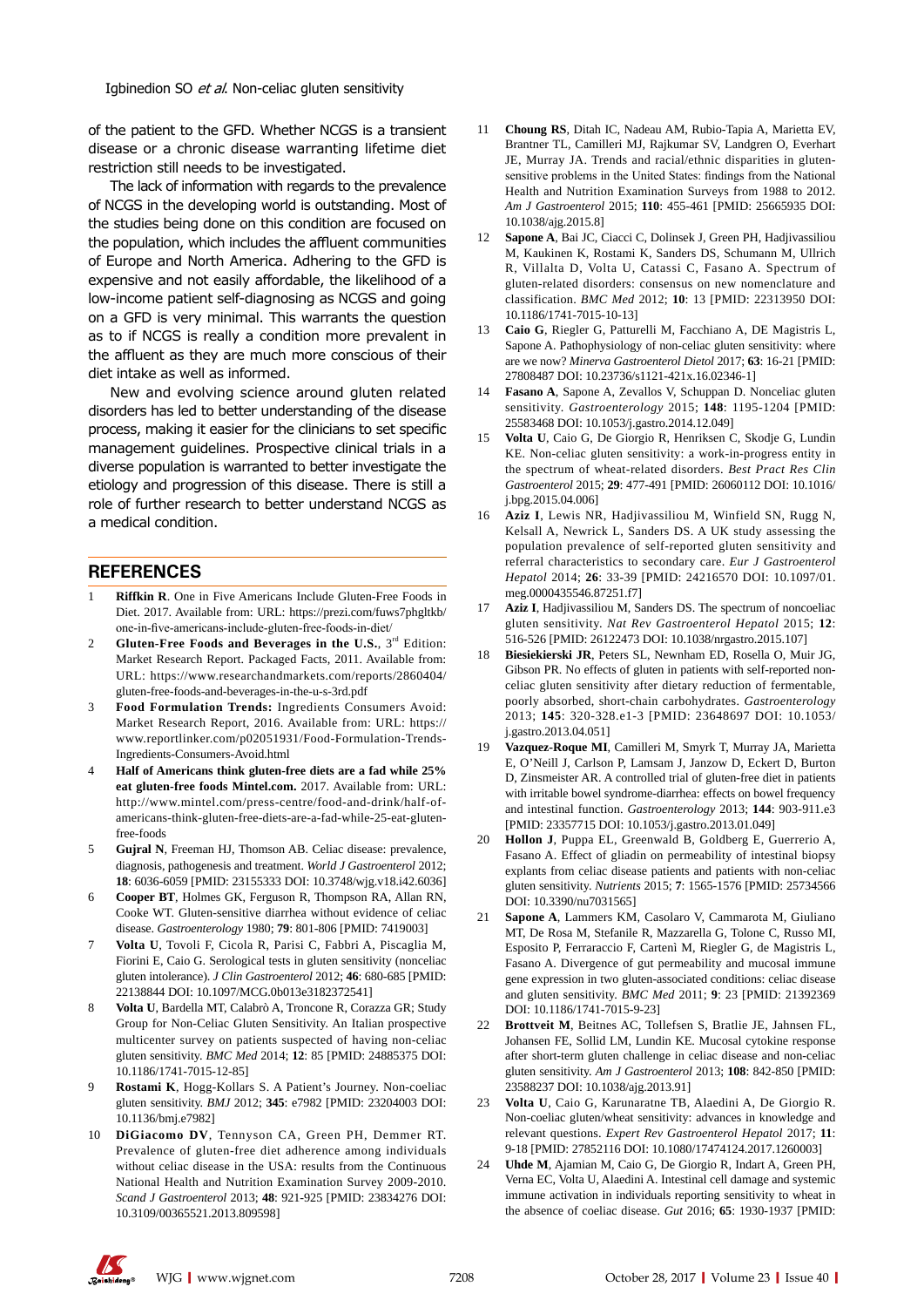#### Igbinedion SO et al. Non-celiac gluten sensitivity

27459152 DOI: 10.1136/gutjnl-2016-311964]

- 25 **Kabbani TA**, Vanga RR, Leffler DA, Villafuerte-Galvez J, Pallav K, Hansen J, Mukherjee R, Dennis M, Kelly CP. Celiac disease or non-celiac gluten sensitivity? An approach to clinical differential diagnosis. *Am J Gastroenterol* 2014; **109**: 741-746; quiz 747 [PMID: 24619056 DOI: 10.1038/ajg.2014.41]
- 26 **Junker Y**, Zeissig S, Kim SJ, Barisani D, Wieser H, Leffler DA, Zevallos V, Libermann TA, Dillon S, Freitag TL, Kelly CP, Schuppan D. Wheat amylase trypsin inhibitors drive intestinal inflammation via activation of toll-like receptor 4. *J Exp Med* 2012; **209**: 2395-2408 [PMID: 23209313 DOI: 10.1084/jem.20102660]
- 27 **Ciccocioppo R**, Di Sabatino A, Corazza GR. The immune recognition of gluten in coeliac disease. *Clin Exp Immunol* 2005; **140**: 408-416 [PMID: 15932501 DOI: 10.1111/ j.1365-2249.2005.02783.x]
- 28 **Green PH**, Cellier C. Celiac disease. *N Engl J Med* 2007; **357**: 1731-1743 [PMID: 17960014 DOI: 10.1056/NEJMra071600]
- 29 **Sapone A**, Lammers KM, Mazzarella G, Mikhailenko I, Cartenì M, Casolaro V, Fasano A. Differential mucosal IL-17 expression in two gliadin-induced disorders: gluten sensitivity and the autoimmune enteropathy celiac disease. *Int Arch Allergy Immunol* 2010; **152**: 75-80 [PMID: 19940509 DOI: 10.1159/000260087]
- 30 **Dubois B**, Bertin P, Mingeot D. Molecular diversity of α-gliadin expressed genes in genetically contrasted spelt  $\langle$ *z*) Triticum aestivum </i>ssp. <i>spelta</i>>>>>>> accessions and comparison with bread wheat ( $\langle i \rangle$ T. aestivum $\langle i \rangle$ ssp.  $\langle i \rangle$ aestivum $\langle i \rangle$ ) and related diploid  $\langle i \rangle$ Triticum $\langle i \rangle$  and  $\langle i \rangle$ Aegilops $\langle i \rangle$  species. *Mol Breed* 2016; **36**: 152 [PMID: 27942245 DOI: 10.1007/ s11032-016-0569-5]
- 31 **Pruimboom L**, de Punder K. The opioid effects of gluten exorphins: asymptomatic celiac disease. *J Health Popul Nutr* 2015; **33**: 24 [PMID: 26825414 DOI: 10.1186/s41043-015-0032-y]
- 32 **Sanz Y**. Microbiome and Gluten. *Ann Nutr Metab* 2015; **67** Suppl 2: 28-41 [PMID: 26605783 DOI: 10.1159/000440991]
- 33 **Daulatzai MA**. Non-celiac gluten sensitivity triggers gut dysbiosis, neuroinflammation, gut-brain axis dysfunction, and vulnerability for dementia. *CNS Neurol Disord Drug Targets* 2015; **14**: 110-131 [PMID: 25642988 DOI: 10.2174/1871527314666150202152436]
- 34 **Longstreth GF**, Thompson WG, Chey WD, Houghton LA, Mearin F, Spiller RC. Functional bowel disorders. *Gastroenterology* 2006; **130**: 1480-1491 [PMID: 16678561 DOI: 10.1053/ j.gastro.2005.11.061]
- 35 **Narciso-Schiavon JL**, Schiavon LL. To screen or not to screen? Celiac antibodies in liver diseases. *World J Gastroenterol* 2017; **23**: 776-791 [PMID: 28223722 DOI: 10.3748/wjg.v23.i5.776]
- 36 **Catassi C**, Elli L, Bonaz B, Bouma G, Carroccio A, Castillejo G, Cellier C, Cristofori F, de Magistris L, Dolinsek J, Dieterich W, Francavilla R, Hadjivassiliou M, Holtmeier W, Körner U, Leffler DA, Lundin KE, Mazzarella G, Mulder CJ, Pellegrini N, Rostami K, Sanders D, Skodje GI, Schuppan D, Ullrich R, Volta U, Williams M, Zevallos VF, Zopf Y, Fasano A. Diagnosis of Non-Celiac Gluten Sensitivity (NCGS): The Salerno Experts' Criteria. *Nutrients* 2015; **7**: 4966-4977 [PMID: 26096570 DOI: 10.3390/nu7064966]
- 37 **Molina-Infante J**, Carroccio A. Suspected Nonceliac Gluten Sensitivity Confirmed in Few Patients After Gluten Challenge in Double-Blind, Placebo-Controlled Trials. *Clin Gastroenterol Hepatol* 2017; **15**: 339-348 [PMID: 27523634 DOI: 10.1016/ j.cgh.2016.08.007]
- 38 **Van Overbeek FM**, Uil-Dieterman IG, Mol IW, Köhler-Brands L, Heymans HS, Mulder CJ. The daily gluten intake in relatives of patients with coeliac disease compared with that of the general Dutch population. *Eur J Gastroenterol Hepatol* 1997; **9**: 1097-1099 [PMID: 9431901 DOI: 10.1097/00042737-199711000-00013]
- 39 **Collyer EM**, Kaplan BS. Nonceliac gluten sensitivity: an approach to diagnosis and management. *Curr Opin Pediatr* 2016; **28**: 638-643 [PMID: 27341511 DOI: 10.1097/ MOP.0000000000000392]
- 40 **Lebwohl B**, Cao Y, Zong G, Hu FB, Green PHR, Neugut AI, Rimm EB, Sampson L, Dougherty LW, Giovannucci E, Willett WC, Sun Q, Chan AT. Long term gluten consumption in adults without celiac disease and risk of coronary heart disease: prospective cohort study. *BMJ* 2017; **357**: j1892 [PMID: 28465308 DOI: 10.1136/bmj.j1892]
- 41 **Zong G,** Lebwohl B, Hu F, Sampson L, Dougherty L, Willett W, Chan A, Sun Q. Abstract 11: Associations of Gluten Intake With Type 2 Diabetes Risk and Weight Gain in Three Large Prospective Cohort Studies of US Men and Women. 2017. Available from: URL: https://www.researchgate.net/publication315515450\_Associ ations\_of\_Gluten\_Intake\_With\_Type\_2\_Diabetes\_Risk\_and\_Weig ht\_Gain\_in\_Three\_Large\_Prospective\_Cohort\_Studies\_of\_US\_M en\_and\_Women
- 42 Efficacy of Probiotic ES1 for the Treatment of Non-Celiac Gluten Sensitivity - Full Text View - ClinicalTrials.gov. 2017. Available from: URL: https://www.clinicaltrials.gov/show/NCT02810301
- Salden BN, Monserrat V, Troost FJ, Bruins MJ, Edens L, Bartholomé R, Haenen GR, Winkens B, Koning F, Masclee AA. Randomised clinical study: Aspergillus niger-derived enzyme digests gluten in the stomach of healthy volunteers. *Aliment Pharmacol Ther* 2015; **42**: 273-285 [PMID: 26040627 DOI: 10.1111/apt.13266]
- Effect of AN-PEP Enzyme on Gluten Digestion in Gluten Sensitive Individuals - Full Text View - ClinicalTrials.gov. 2017. Available from: URL: https://www.clinicaltrials.gov/show/NCT02060864
- 45 **Gianfrani C**, Camarca A, Mazzarella G, Di Stasio L, Giardullo N, Ferranti P, Picariello G, Rotondi Aufiero V, Picascia S, Troncone R, Pogna N, Auricchio S, Mamone G. Extensive in vitro gastrointestinal digestion markedly reduces the immune-toxicity of Triticum monococcum wheat: implication for celiac disease. *Mol Nutr Food Res* 2015; **59**: 1844-1854 [PMID: 26016626 DOI: 10.1002/mnfr.201500126]
- 46 **Zevallos VF**, Raker V, Tenzer S, Jimenez-Calvente C, Ashfaq-Khan M, Rüssel N, Pickert G, Schild H, Steinbrink K, Schuppan D. Nutritional Wheat Amylase-Trypsin Inhibitors Promote Intestinal Inflammation via Activation of Myeloid Cells. *Gastroenterology* 2017; **152**: 1100-1113.e12 [PMID: 27993525 DOI: 10.1053/ j.gastro.2016.12.006]
- 47 **Mayer EA**, Tillisch K. The brain-gut axis in abdominal pain syndromes. *Annu Rev Med* 2011; **62**: 381-396 [PMID: 21090962 DOI: 10.1146/annurev-med-012309-103958]
- Taché Y, Martinez V, Wang L, Million M. CRF1 receptor signaling pathways are involved in stress-related alterations of colonic function and viscerosensitivity: implications for irritable bowel syndrome. *Br J Pharmacol* 2004; **141**: 1321-1330 [PMID: 15100165 DOI: 10.1038/sj.bjp.0705760]
- 49 2017 ICD-10-CM Diagnosis Code K52.29: Other allergic and dietetic gastroenteritis and colitis. 2017. Available from: URL: http://www.icd10data.com/ICD10CM/Codes/K00-K95/K50-K52/  $K$ 52-/ $K$ 52.2
- 50 **Branchi F**, Ferretti F, Norsa L, Roncoroni L, Conte D, Bardella MT, Elli L. Management of Nonceliac Gluten Sensitivity by Gastroenterology Specialists: Data from an Italian Survey. *Biomed Res Int* 2015; **2015**: 530136 [PMID: 26665005 DOI: 10.1155/2015/530136]
- 51 **Barbaro MR,** Cremon C, Caio G, Giorgio RD, Volta U, Stanghellini V, Barbara G. 247 Zonulin Serum Levels Are Increased in Non-Celiac Gluten Sensitivity and Irritable Bowel Syndrome With Diarrhea. *Gastroenterology* 2015; **148** [DOI: 10.1016/S0016-5085(15)30192-X]
- 52 **Catassi C**, Bai JC, Bonaz B, Bouma G, Calabrò A, Carroccio A, Castillejo G, Ciacci C, Cristofori F, Dolinsek J, Francavilla R, Elli L, Green P, Holtmeier W, Koehler P, Koletzko S, Meinhold C, Sanders D, Schumann M, Schuppan D, Ullrich R, Vécsei A, Volta U, Zevallos V, Sapone A, Fasano A. Non-Celiac Gluten sensitivity: the new frontier of gluten related disorders. *Nutrients* 2013; **5**: 3839-3853 [PMID: 24077239 DOI: 10.3390/nu5103839]
- 53 **Hadjivassiliou M**, Sanders DS, Grünewald RA, Woodroofe N,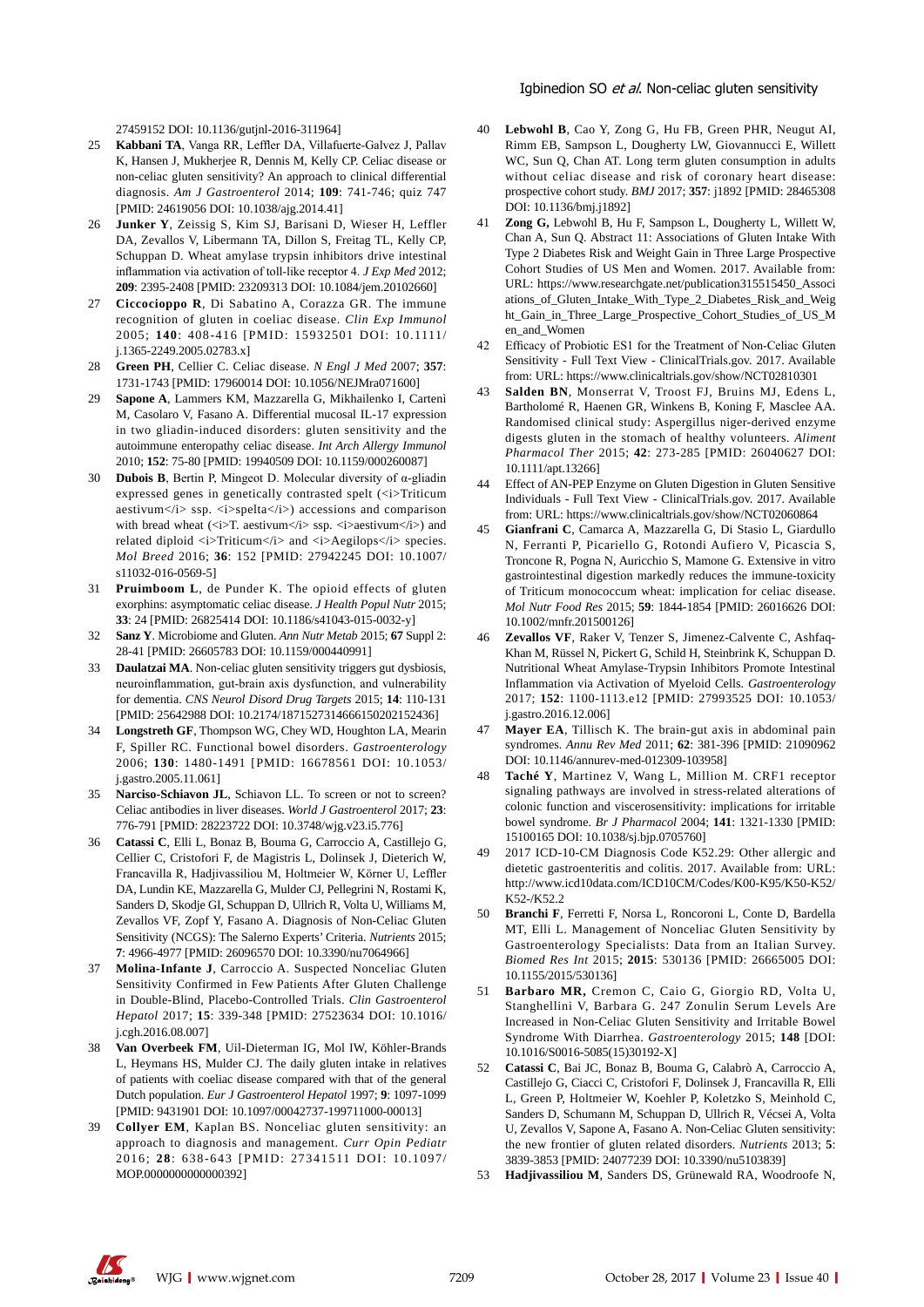Boscolo S, Aeschlimann D. Gluten sensitivity: from gut to brain. *Lancet Neurol* 2010; **9**: 318-330 [PMID: 20170845 DOI: 10.1016/ S1474-4422(09)70290-X]

- 54 **Wahnschaffe U**, Schulzke JD, Zeitz M, Ullrich R. Predictors of clinical response to gluten-free diet in patients diagnosed with diarrhea-predominant irritable bowel syndrome. *Clin Gastroenterol Hepatol* 2007; **5**: 844-850; quiz 769 [PMID: 17553753 DOI: 10.1016/j.cgh.2007.03.021]
- 55 **Finnie C**, Melchior S, Roepstorff P, Svensson B. Proteome analysis of grain filling and seed maturation in barley. *Plant Physiol* 2002; **129**: 1308-1319 [PMID: 12114584 DOI: 10.1104/pp.003681]
- 56 **Elli L**, Roncoroni L, Bardella MT. Non-celiac gluten sensitivity: Time for sifting the grain. *World J Gastroenterol* 2015; **21**: 8221-8226 [PMID: 26217073 DOI: 10.3748/wjg.v21.i27.8221]
- 57 **Seyedmirzaee S**, Hayatbakhsh MM, Ahmadi B, Baniasadi N, Bagheri Rafsanjani AM, Nikpoor AR, Mohammadi M. Serum immune biomarkers in irritable bowel syndrome. *Clin Res Hepatol Gastroenterol* 2016; **40**: 631-637 [PMID: 26850360 DOI: 10.1016/ j.clinre.2015.12.013]
- 58 **Gibson PR**, Shepherd SJ. Food choice as a key management strategy for functional gastrointestinal symptoms. *Am J Gastroenterol* 2012; **107**: 657-666; quiz 667 [PMID: 22488077 DOI: 10.1038/ajg.2012.49]
- 59 **Caio G**, Volta U, Tovoli F, De Giorgio R. Effect of gluten free diet on immune response to gliadin in patients with non-celiac gluten sensitivity. *BMC Gastroenterol* 2014; **14**: 26 [PMID: 24524388 DOI: 10.1186/1471-230X-14-26]
- 60 **Thompson T.** Gluten contamination of commercial oat products in the United States. *N Engl J Med* 2004: 351: 2021-2022 [PMID: 15525734 DOI: 10.1056/NEJM200411043511924]
- 61 **Shaker JL**, Brickner RC, Findling JW, Kelly TM, Rapp R, Rizk G, Haddad JG, Schalch DS, Shenker Y. Hypocalcemia and skeletal disease as presenting features of celiac disease. *Arch Intern Med* 1997; **157**: 1013-1016 [PMID: 9140273 DOI: 10.1001/archinte.19 97.00440300131011]
- 62 **West J**, Logan RF, Smith CJ, Hubbard RB, Card TR. Malignancy and mortality in people with coeliac disease: population based cohort study. *BMJ* 2004; **329**: 716-719 [PMID: 15269095 DOI: 10.1136/bmj.38169.486701.7C]
- 63 **Ventura A**, Magazzù G, Greco L. Duration of exposure to gluten and risk for autoimmune disorders in patients with celiac disease. SIGEP Study Group for Autoimmune Disorders in Celiac Disease. *Gastroenterology* 1999; **117**: 297-303 [PMID: 10419909 DOI:

10.1053/gast.1999.0029900297]

- 64 **Pinto-Sánchez MI**, Verdú EF. Non-coeliac gluten sensitivity: are we closer to separating the wheat from the chaff? *Gut* 2016; **65**: 1921-1922 [PMID: 27531827 DOI: 10.1136/gutjnl-2016-312471]
- 65 **Frischmeyer-Guerrerio PA**, Guerrerio AL, Oswald G, Chichester K, Myers L, Halushka MK, Oliva-Hemker M, Wood RA, Dietz HC. TGFβ receptor mutations impose a strong predisposition for human allergic disease. *Sci Transl Med* 2013; **5**: 195ra94 [PMID: 23884466 DOI: 10.1126/scitranslmed.3006448]
- 66 **Ford AC**, Moayyedi P, Lacy BE, Lembo AJ, Saito YA, Schiller LR, Soffer EE, Spiegel BM, Quigley EM; Task Force on the Management of Functional Bowel Disorders. American College of Gastroenterology monograph on the management of irritable bowel syndrome and chronic idiopathic constipation. *Am J Gastroenterol* 2014; **109** Suppl 1: S2-26; quiz S27 [PMID: 25091148 DOI: 10.1038/ajg.2014.187]
- 67 **Soares RL**. Irritable bowel syndrome: a clinical review. *World J Gastroenterol* 2014; **20**: 12144-12160 [PMID: 25232249 DOI: 10.3748/wjg.v20.i34.12144]
- 68 **Picarelli A**, Borghini R, Di Tola M, Marino M, Urciuoli C, Isonne C, Puzzono M, Porowska B, Rumi G, Lonardi S, Salemme M, Tiberti A, Rizzo C, Donato G, Villanacci V. Intestinal, Systemic, and Oral Gluten-related Alterations in Patients With Nonceliac Gluten Sensitivity. *J Clin Gastroenterol* 1; **50**: 849-858 [PMID: 26974761 DOI: 10.1097/mcg.0000000000000515]
- 69 **Mujagic Z**, Tigchelaar EF, Zhernakova A, Ludwig T, Ramiro-Garcia J, Baranska A, Swertz MA, Masclee AA, Wijmenga C, van Schooten FJ, Smolinska A, Jonkers DM. A novel biomarker panel for irritable bowel syndrome and the application in the general population. *Sci Rep* 2016; **6**: 26420 [PMID: 27263852 DOI: 10.1038/srep26420]
- 70 **El-Salhy M**. Irritable bowel syndrome: diagnosis and pathogenesis. *World J Gastroenterol* 2012; **18**: 5151-5163 [PMID: 23066308 DOI: 10.3748/wjg.v18.i37.5151]
- 71 **El-Salhy M**, Hatlebakk JG, Hausken T. Reduction in duodenal endocrine cells in irritable bowel syndrome is associated with stem cell abnormalities. *World J Gastroenterol* 2015; **21**: 9577-9587 [PMID: 26327765 DOI: 10.3748/wjg.v21.i32.9577]
- Romero-Adrian TB, Leal-Montiel J, Fernandez G. Celiac disease: Participation of Cytokines and Other Factors in the Immune Response. *J Gastrointest Disord Liver Func* 2015; **1**: 1-6 [DOI: 10.15436/2471-0601.15.005]
- **P- Reviewer**: Christodoulou DK, Pan W, Saniabadi AR, Sivandzadeh GR, Garcia-Olmo D **S- Editor**: Ma YJ **L- Editor**: A **E- Editor**: Ma YJ